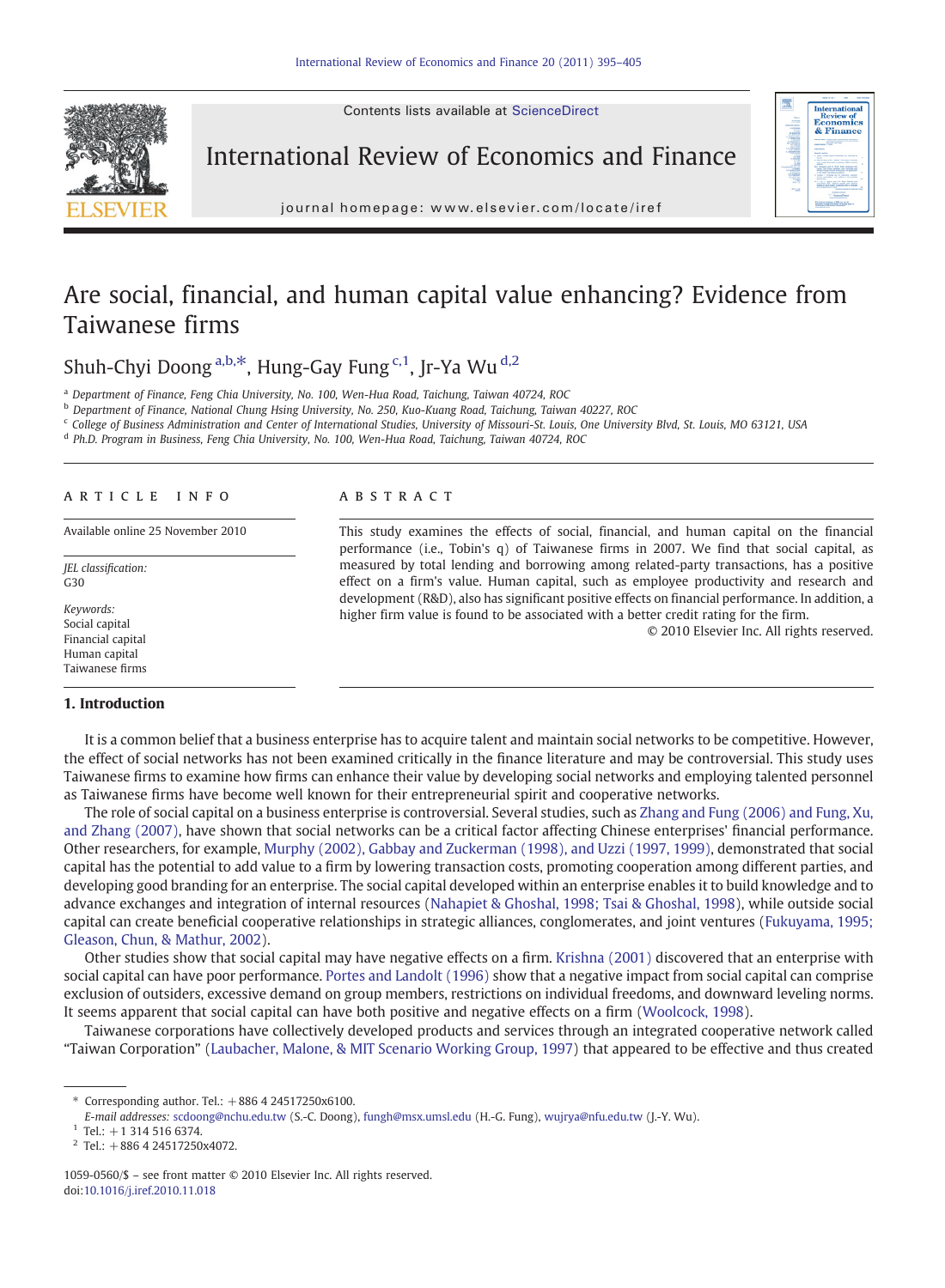economies of scale. Thanks to this network of enterprises, Taiwan has become the world's second leading IT hardware producer. Three important underlying forces behind the success of Taiwanese enterprises are examined in this study: enterprises' social capital of related parties, financial capital, and human capital.

First, we examine the effects of social capital through related-party transactions on firm value. The phenomenon of relatedparty transactions is common all over the world. What is distinctive about the Taiwanese enterprises is that the production structure of their mutually connected networks is loosely structured, yet highly flexible and effective. With respect to internal transactions within an integrated market, the transaction costs between related parties inside a firm are likely to be reduced. The integrated organization can also reduce asymmetric information, resulting in more synergy among production, marketing, and finance, which should translate into higher market value for a firm.

Second, we examine the effects of financial capital on Taiwanese firms. Taiwanese enterprises typically raise funds through two main channels: debt financing and equity. Their credit rating is thus a critical index of the firm's ability to raise capital for expansion and growth. Capital market financing and credit ratings play an important role in the success of the business and as such are a critical factor determining an emerging market's performance [\(Chan, Fung, & Thapa, 2007](#page--1-0)).

Third, human capital seems to be valuable for firms. [Fung et al. \(2007\)](#page--1-0) argued that the traditional economic production function with labor and capital omitted the skilled human capital factor, while [Snell and Dean \(1992\)](#page--1-0) show that employees with economically valuable skills, experience, and knowledge are important to firms. An enterprise with rich human capital is able to innovate more and to resolve customers' problems more promptly, leading to better performance ([Guthrie, 2001\)](#page--1-0). An enterprise with more high-quality human resources that are not easily reproduced by competitors can amass more profit, competitive advantages, and core capabilities ([Stewart, 1997\)](#page--1-0). In fact, [Huselid \(1995\), Sherer \(1995\), Hansson \(1997\), and Pennings, Lee, and](#page--1-0) [Witteloostuijn \(1998\)](#page--1-0) found a significantly positive correlation between the quality of a firm's human capital and operational performance or market value.

The "2005 Annual Operation and Performance Report" issued by the United States Patent and Trademark Office showed that Taiwanese enterprises in the United States applied for 16,865 patents, an increase of 28.46% over the previous year, at 13,129, while the number of patents approved for Taiwanese firms was 6311, which ranked fourth, after the United States, Japan, and Germany.<sup>3</sup>

Our study offers several interesting results. First, the social capital variable, which is measured by the ratio of total lending or borrowing among its related parties or related persons to a reputation proxy, are found to have a positive and significant effect on the financial performance of firms, i.e., Tobin's q. Our results indicate the social capital may be costly initially; however, after a certain point, it begins to enhance firm value significantly. This result confirms the dual role (positive and negative) of social capital in a corporation. Second, we find that financial capital affects firm value. That is, a large corporate total liability will decrease firm value while an improved credit rating is positively related to firm's performance. Finally, human capital, as measured by the ratio of gross profit to total employees, and research and development expenses (R&D) are positively related to Tobin's q. Interestingly, the value of firms tends to be positively related to (1) a higher proportion of employees with a university degree or higher and (2) a greater number of technologies or products successfully developed by the firm.

The rest of the paper is organized as follows. First, we describe the methodology, data, and, in the following section, various measures of social capital, financial capital, and human capital. [Section 3](#page--1-0) discusses the empirical results and conducts robustness checks of our results. The last section is the conclusion.

### 2. Methodology and data

### 2.1. The model

This study follows the approach by [Fung et al. \(2007\)](#page--1-0) and uses regression analysis to investigate the effects of social, financial, and human capital on the financial performance of listed Taiwanese firms. To this end, we employ the q-statistic proposed by [Tobin and Brainard \(1968\) and Tobin \(1969\)](#page--1-0) to proxy the financial performance of a Taiwanese firm. Tobin's q is the ratio of the market value of the firm's outstanding common shares to total assets.<sup>4</sup> Our model is as follows:

Tobin's  $q = f(Social Capital, Financial Capital, Human Capital, Control Variable)$  (1)

The social, financial, and human capital and control variable are computed as follows.

# 2.2. Measures of social capital

Social capital is often regarded as a resource embedded in interpersonal relationships and social networks and an investment in relationships [\(Lin, 2007\)](#page--1-0). [Zhang and Fung \(2006\) and Fung et al. \(2007\)](#page--1-0) used the amount of charitable contributions by private Chinese firms as a proxy for social capital. This study measures corporate social capital from the perspective of related party

<sup>3</sup> United States Patent and Trademark Office Web site: <http://www.uspto.gov>; Taiwan Intellectual Property Office Web site: [http://www.tipo.gov.tw/ch/index.](http://www.tipo.gov.tw/ch/index.aspx) [aspx.](http://www.tipo.gov.tw/ch/index.aspx)

<sup>4</sup> Originally, Tobin's q is defined as the market value of the firm's outstanding common shares divided by the replacement cost of the firm's asset. As the estimation of the replacement cost of the firm's asset should be adjusted according to the effect of inflation rate volatility each year, which makes it difficult to precisely evaluate such cost in practice, this study uses approximate Tobin's q (i.e., the proportion of the market value of the firm's outstanding common shares to its total assets) as the proxy variable for the financial performance of Taiwanese firms.